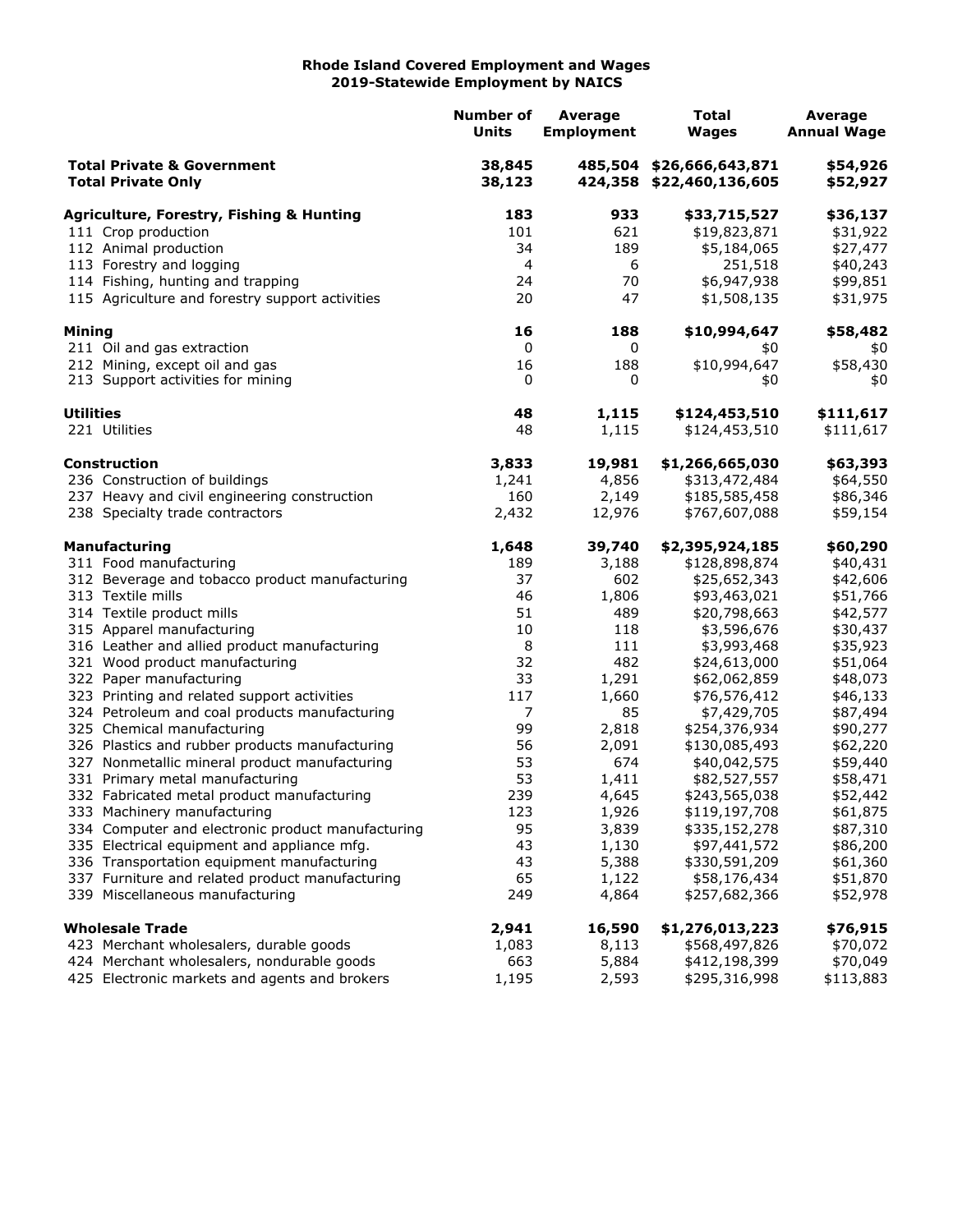## **Rhode Island Covered Employment and Wages 2019-Statewide Employment by NAICS**

|                                                   | <b>Number of</b><br>Units | <b>Average</b><br><b>Employment</b> | <b>Total</b><br><b>Wages</b> | Average<br><b>Annual Wage</b> |
|---------------------------------------------------|---------------------------|-------------------------------------|------------------------------|-------------------------------|
| <b>Retail Trade</b>                               | 3,823                     | 48,014                              | \$1,596,586,802              | \$33,253                      |
| 441 Motor vehicle and parts dealers               | 427                       | 6,072                               | \$303,153,724                | \$49,925                      |
| 442 Furniture and home furnishings stores         | 152                       | 1,360                               | \$53,816,688                 | \$39,566                      |
| 443 Electronics and appliance stores              | 161                       | 1,177                               | \$57,243,846                 | \$48,642                      |
| 444 Building material and garden supply stores    | 217                       | 3,806                               | \$142,432,545                | \$37,426                      |
| 445 Food and beverage stores                      | 681                       | 11,600                              | \$306,743,952                | \$26,444                      |
| 446 Health and personal care stores               | 425                       | 4,819                               | \$218,441,343                | \$45,325                      |
| 447 Gasoline stations                             | 307                       | 2,091                               | \$61,375,130                 | \$29,347                      |
| 448 Clothing and clothing accessories stores      | 452                       | 3,922                               | \$88,183,105                 | \$22,483                      |
| 451 Sporting goods, hobby, book and music stores  | 172                       | 1,312                               | \$30,286,054                 | \$23,079                      |
| 452 General merchandise stores                    | 190                       | 7,043                               | \$158,987,484                | \$22,574                      |
| 453 Miscellaneous store retailers                 | 392                       | 2,939                               | \$78,260,766                 | \$26,626                      |
| 454 Nonstore retailers                            | 247                       | 1,873                               | \$97,662,165                 | \$52,142                      |
| <b>Transportation &amp; Warehousing</b>           | 833                       | 10,876                              | \$469,074,792                | \$43,129                      |
| 481 Air transportation                            | 26                        | 381                                 | \$20,075,680                 | \$52,750                      |
| 482 Rail transportation                           | 2                         | $\ast$                              | $\ast$                       |                               |
| 483 Water transportation                          | 11                        | 193                                 | \$13,796,879                 | \$71,363                      |
| 484 Truck transportation                          | 381                       | 2,337                               | \$130,072,353                | \$55,652                      |
| 485 Transit and ground passenger transportation   | 134                       | 2,934                               | \$84,476,360                 | \$28,796                      |
| 486 Pipeline transportation                       | 2                         | $\ast$                              |                              | $\ast$                        |
| 487 Scenic and sightseeing transportation         | 47                        | 170                                 | \$5,845,431                  | \$34,351                      |
| 488 Support activities for transportation         | 131                       | 1,394                               | \$60,824,728                 | \$43,649                      |
| 491 Postal service                                | $\mathbf 0$               | 0                                   | \$0                          | \$0                           |
| 492 Couriers and messengers                       | 72                        | 2,205                               | \$95,981,671                 | \$43,526                      |
| 493 Warehousing and storage                       | 27                        | 1,237                               | \$55,899,735                 | \$45,190                      |
| <b>Information</b>                                | 714                       | 5,877                               | \$448,919,980                | \$76,386                      |
| 511 Publishing industries, except Internet        | 229                       | 1,418                               | \$129,056,194                | \$91,007                      |
| 512 Motion picture and sound recording industries | 99                        | 829                                 | \$37,011,817                 | \$44,642                      |
| 515 Broadcasting, except Internet                 | 32                        | 602                                 | \$36,445,268                 | \$60,591                      |
| 516 Internet publishing and broadcasting          | 0                         | 0                                   | \$0                          | \$0                           |
| 517 Telecommunications                            | 96                        | 1,832                               | \$161,587,217                | \$88,191                      |
| 518 ISPs, search portals, and data processing     | 141                       | 569                                 | \$59,381,727                 | \$104,423                     |
| 519 Other information services                    | 117                       | 627                                 | \$25,437,757                 | \$40,587                      |
| <b>Finance &amp; Insurance</b>                    | 1,746                     | 25,796                              | \$2,625,560,943              | \$101,782                     |
| 521 Monetary authorities - central bank           | 0                         | 0                                   | \$0                          | \$0                           |
| 522 Credit intermediation and related activities  | 605                       | 11,790                              | \$937,458,550                | \$79,511                      |
| 523 Securities, commodity contracts, investments  | 422                       | 4,639                               | \$879,814,155                | \$189,673                     |
| 524 Insurance carriers and related activities     | 694                       | 9,331                               | \$804,823,753                | \$86,250                      |
| 525 Funds, trusts, and other financial vehicles   | 25                        | 36                                  | \$3,464,485                  | \$96,459                      |
| Real Estate, Rental & Leasing                     | 1,178                     | 6,422                               | \$323,777,742                | \$50,417                      |
| 531 Real estate                                   | 959                       | 4,692                               | \$244,935,399                | \$52,206                      |
| 532 Rental and leasing services                   | 207                       | 1,670                               | \$74,552,946                 | \$44,642                      |
| 533 Lessors of nonfinancial intangible assets     | 12                        | 60                                  | \$4,289,397                  | \$71,391                      |
| <b>Professional &amp; Technical Services</b>      | 5,681                     | 25,687                              | \$2,095,878,762              | \$81,592                      |
| 541 Professional and technical services           | 5,681                     | 25,687                              | \$2,095,878,762              | \$81,592                      |
| <b>Management of Companies &amp; Enterprise</b>   | 283                       | 13,223                              | \$1,426,845,896              | \$107,906                     |
| 551 Management of companies and enterprises       | 283                       | 13,223                              | \$1,426,845,896              | \$107,906                     |